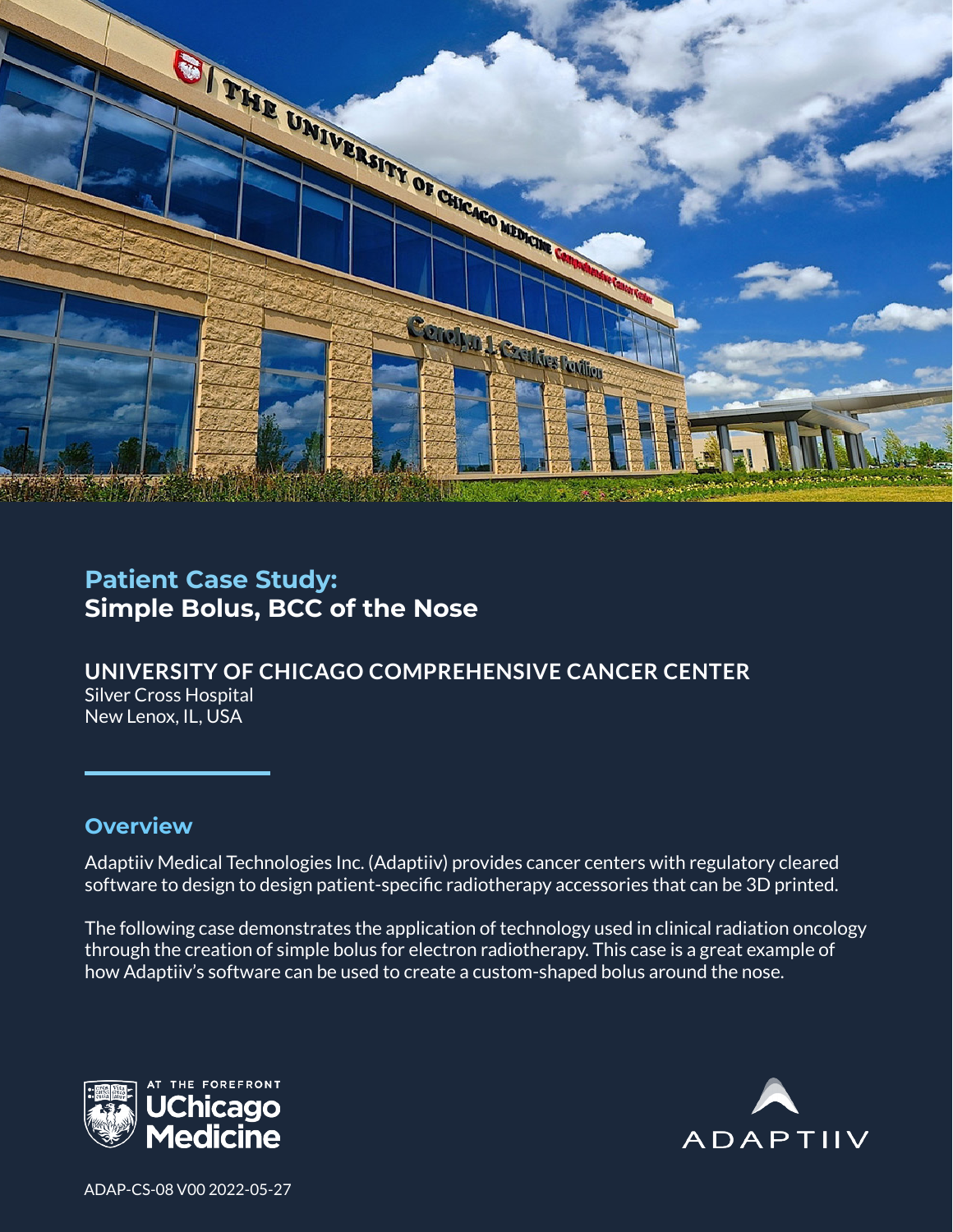# **Description**

This case study demonstrates a clinical application of 3D printing in radiation oncology by designing and manufacturing a bolus to treat a 57-year-old female with basal cell carcinoma (BCC) of the right nose. The workflow plan was to do a mini CT scan used to generate the bolus and then do a full CT simulation with the 3D printed bolus on the patient's right nose and treat her disease with one electron field. The bolus application was necessary to deliver the prescribed dose to the skin surface.

## **Patient History**

A 57-year-old female was treated at the University of Chicago Comprehensive Cancer Center at Silver Cross Hospital to manage basal cell carcinoma after Mohs micrographic surgery to the right nose. Her treatment options included a skin graft procedure or radiation therapy; the patient elected for the latter.

### **Fabrication and Treatment**

The bolus was designed to achieve optimal dose distribution to the small target volume in the right nose and spare tissues distal to it. The width of the bolus was intended to cover the GTV with 20mm margins. Uniform bolus thickness of 7mm was used. DICOM images of the bolus were converted to a stereolithography file. The end product was fabricated with the Airwolf 3D AXIOM 20 M printer, using Cheetah™ by NinjaTek™ TPU filament. The printing duration was approximately 3 hours. The patient received 45Gy over 15 fractions at 6 MeV.



*Figure 1. Left side, axial CT slices superior-inferior of the right nose with the 3D printed bolus. Right side, corresponding CT slices superior-inferior of the right nose with the wax bolus.*



*Figure 2. Acceptable treatment plan with the 3D printed bolus to the nose.*